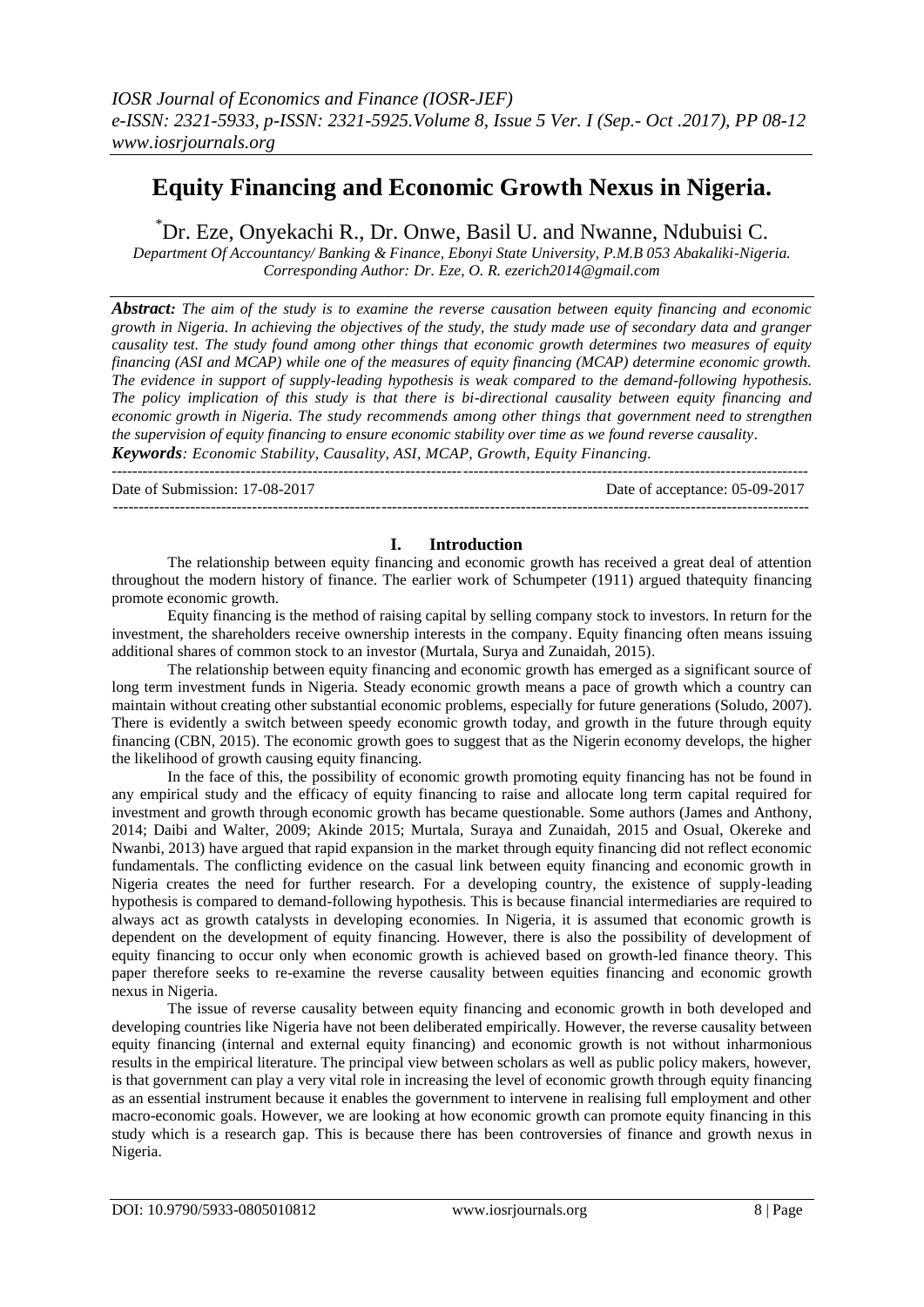The role of economic growth on equity financing in Nigeria is worth studying because Nigerian stock exchange market was the most sophisticated and strongest in the entire African continent. Therefore investigating the contribution of economic growth to its advancement is very essential as no much studies conducted about this nexus despite the fact that Nigerian economy is among the most promising in the emerging market economies. This study examined the equity financing (All Share Index (ASI) and Market Capitalization (MACP)) and economic growth nexus in Nigeria because it is believe that as the Nigerian economy develops, the higher likelihood of growth causing equity financing.

## **II. Review Of Related Literature**

**Concept of Equity Financing** Equity finance refers to the sale of an ownership interest to raise funds for business purposes. In order to grow, any company will face the need for additional capital, which it may try to obtain through debt or equity. If the company opts for equity, the owner sells a stake to others (John, Wekesa and Peter, 2015). During early growth stages of a company, especially when the company does not have sufficient fund, equity financing can provide capital from investors who are willing to take risks along with the entrepreneur (Berger and Udell, 1998). Similarly, when a company has prospects of explosive growth, it can raise substantial capital through equity financing.

Various types of equity financing which has effect on the growth of the economy are available. Equity investors may combine equity with convertible debt or straight debt. This is done either as a form of extended due diligence, or to meet cash flow requirements while limiting dilution of the principal owner's shareholding.

Equity financing is the process of raising capital through the sale of shares in an enterprise. Equity financing essentially refers to the sale of an ownership interest to raise funds for business purposes. Equity financing spans a wide range of activities in scale and scope, from a few thousand naira raised by an entrepreneur from friends and family, to giant initial public offerings (IPOs) running into the billions by household names. While the term is generally associated with financings by public companies listed on an exchange, it includes financings by private companies as well. Equity financing is distinct from debt financing, which refers to funds borrowed by a business (Osuala, Okereke and Nwanbi, 2013).

Equity financing is the method of raising [capital](http://www.investinganswers.com/node/5749) by selling company [stock](http://www.investinganswers.com/node/5150) to investors which in turn help to improve the level of economic growth in any nation. In return for the [investment,](http://www.investinganswers.com/node/4904) the shareholders receive ownership interests in the company. A method of financing in which a company issues shares of its stock and receives money in return. Depending on how you raise equity capital, you may relinquish anywhere from 25 to 75 percent of the business (Akinde, 2015).

## **Theoretical Framework**

Based on the nature of this study, the study applied theories and past studies that are related to the present study. The study made use of Supply-leading hypothesis and demand-following hypothesis.

## **The Supply-leading hypothesis**

The Supply-leading hypothesis was developed by Mckinnon (1973) and Shaw (1973). Mckinnon (1973) and Shaw (1973) argue that a well-developed financial sector minimizes transaction and monitoring costs and asymmetric information; thus there is improvement in financial intermediation. The existence of welldeveloped financial sector enhances the creation of financial services as well as accessibility to them in anticipation to their demand by participants in the real sector of the economy. That equity financing is a determining cause of economic growth. It posits that optimal allocation of resources is an outcome of financial sector development (Hurlin and Venet, 2008). The supply-leading hypothesis suggests that causality flows from finance to economic growth with no feedback response from economic growth. The theory also state that a welldeveloped financial sector is a pre-condition for economic growth. The supply-leading hypothesis presumes that the economy responds to growth in the real sector facilitated by financial development.

## **The Demand-following Hypothesis**

Demand-following hypothesis was developed by Schumpeter (1934). Robinson (1952) theory disagree with the supply-leading hypothesis and stated that equity financing is dependent on growth that occurs in the economy. This stance is embedded in the demand-following or growth-led finance hypothesis. It suggests that causality is from economic growth to equity financing. Calderón and Liu, (2002) opined that increasing demand for financial services deepens the financial sector as the economy progresses. Singh (1999) opines that when an economy expands, there is a rise in macroeconomic activities which resultantly develops the financial sector. It posits that the causal link between equity financing and economic growth alternates as the economy develops. Based on the nature of this study, we anchor this study on demand-following hypothesis because supply-leading hypothesis holds in an economy in the early developmental stage, and as the economy grows, it fades away and the demand-following hypothesis prevails.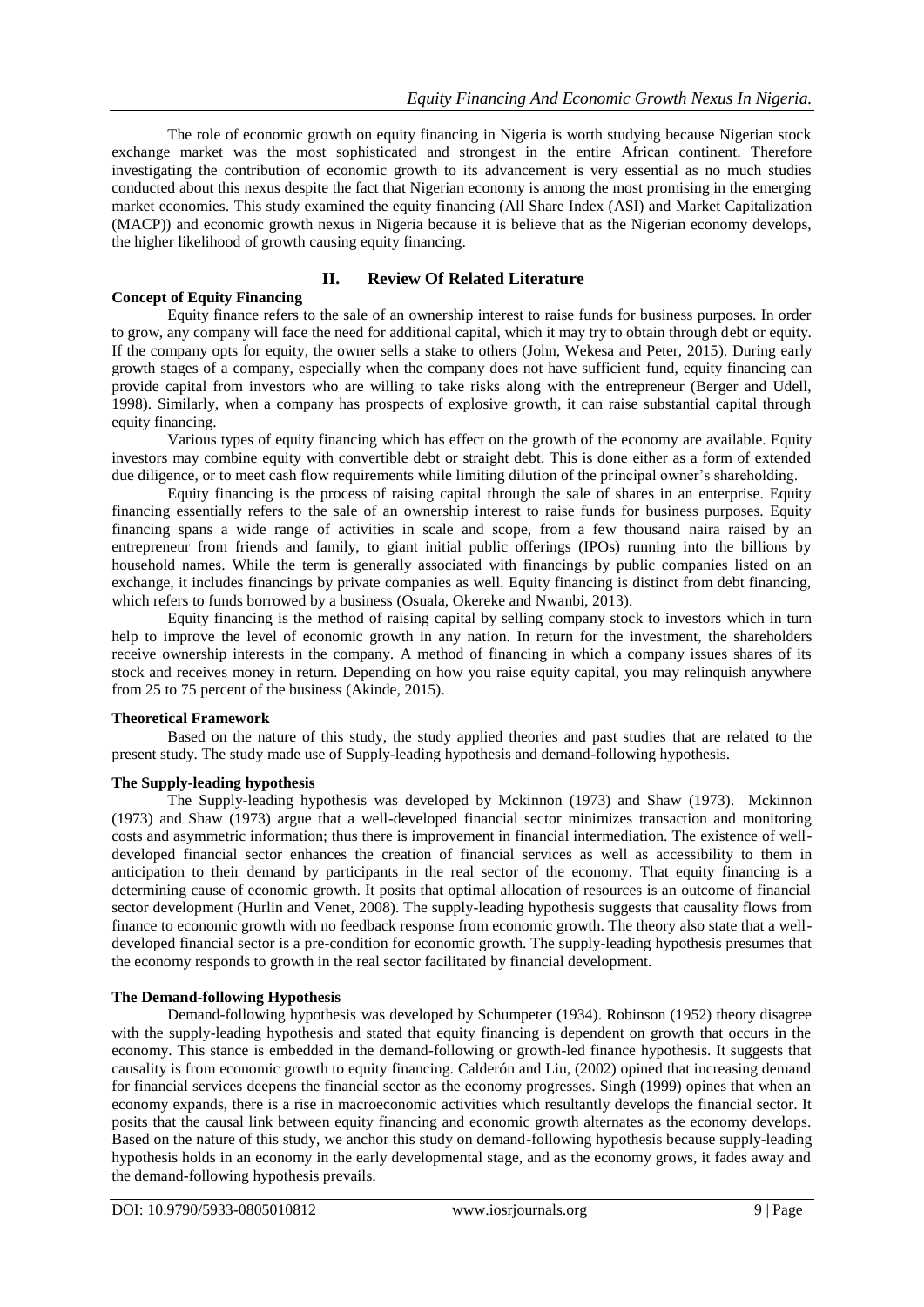#### **Empirical Review**

There are several studies that have articulated theoretically and empirically on equity financing and economic growth nexus but very few studies are on reverse causality between equity financing and economic growth in both developed and developing countries. Results about the reverse causality between equity financing and economic growth differ by country, analytical methods employed and categorization of equity financing and it reverse causality effect on economic growth in Nigeria. None has produce the evidence showing how economic growth promote equity financing.

Daibi and Walter (2009) in a study of the effect of venture capital financing on economic value added profile of Nigeria small and medium enterprises. The study adopted questionnaire as source of data and regression analysis as the methodology. It was found that venture capital through equity financing clearly outperformed non-venture capital finance of small and medium enterprises. This means that there is positive effect of venture capital financing on economic value added profile of Nigerian small and medium enterprises.

Osuala, Okereke and Nwanbi (2013) used granger causality test to investigate the effect of stock market financing on promoting economic growth in Nigeria. It was found that there is long-run co-integration between economic growth and stock market performance. Meanwhile, the impact of the stock market on economic growth was found to be negative and non-significant at 5% level. This is quite understandable because of the unethical practices and the subsequent crash in the stock market have undermined the potentials of the market in enhancing economic growth in Nigeria.

James and Anthony (2014) studied the relationship between private equity and economic growth in Kenya using theoretical approach. It was discovered that private equity tends to increase when there is economic growth in an economy. This was as a result that economic growth model contend that for economic growth to be sustainable, there should be continuous advancement in technical knowledge main in the form of new product.

Akinde (2015) investigated the dynamic of stock market performance fundamentals and economic growth in Nigeria. The study made use of causality test and error correction model. The study identify significant relationship between stock market performance fundamentals and economic growth in Nigeria.

Murtala, Suraya and Zunaidah (2015) examined the relationship between equity financing and economic growth in Nigeria. Ordinary least square model was used as methodology. It was discovered that there is long-run relationship between equity financing and economic growth in Nigeria..

### **Gap in Reviewed Literature**

Available literature tends to focus on the impact of private equity, venture capital financing, stock market performance, stock market financing, equity financing, etc on economic growth of both developed and developing countries. In this study, we focused on the reversed causality relationship between equity financing and economic growth nexus in Nigeria using ordinary least square analysis and causality test. Equity financing was decomposed into two variables namely: All Share Index and Market Capitalization

#### **III. Methology**

This study made use of the *Ex-post facto* research design. The data already exist as no attempt would be made to control or manipulate relevant independent variable. Annual secondary data of the variables were used and they include equity financing variables (All Share Index (ASI) and Market Capitalization (MACP)) and economic growth variables (gross domestic product (GDP)). All these variables were collected from the Central Bank of Nigeria Statistical Bulletin from 1985-2015. The study made use of annual data on selected variables from 1985 to 2015. The study adopted economic growth proxy as gross domestic product (GDP) as its dependent variables. The chosen independent variables are the variables of equity financing which includes: all share index and market capitalization.

Gross Domestic Product (GDP) is an economic indicator which measures the welfare and economic performance of a country and serves as the measure of real economic activity. Market Capitalization (MACP) is the total market value of the equities in publicly traded corporate entities. It also refers to the value of all listed securities based on their market prices and it serves as an indicator in assessing the size of capital market in an economy.

All Share Index (ALSI) is a measure of magnitude and direction of general price movement.

#### **Model Specification**

Since the aim of this study is to examine the reverse causation between equity financing and economic growth in Nigeria, we used econometric model (granger causality test).

This model is thus specified as:

 $Y_t = \alpha_0 + \alpha_1 X_1 + \mu_t ... (1)$ Where:

**Yt** is the dependent variable,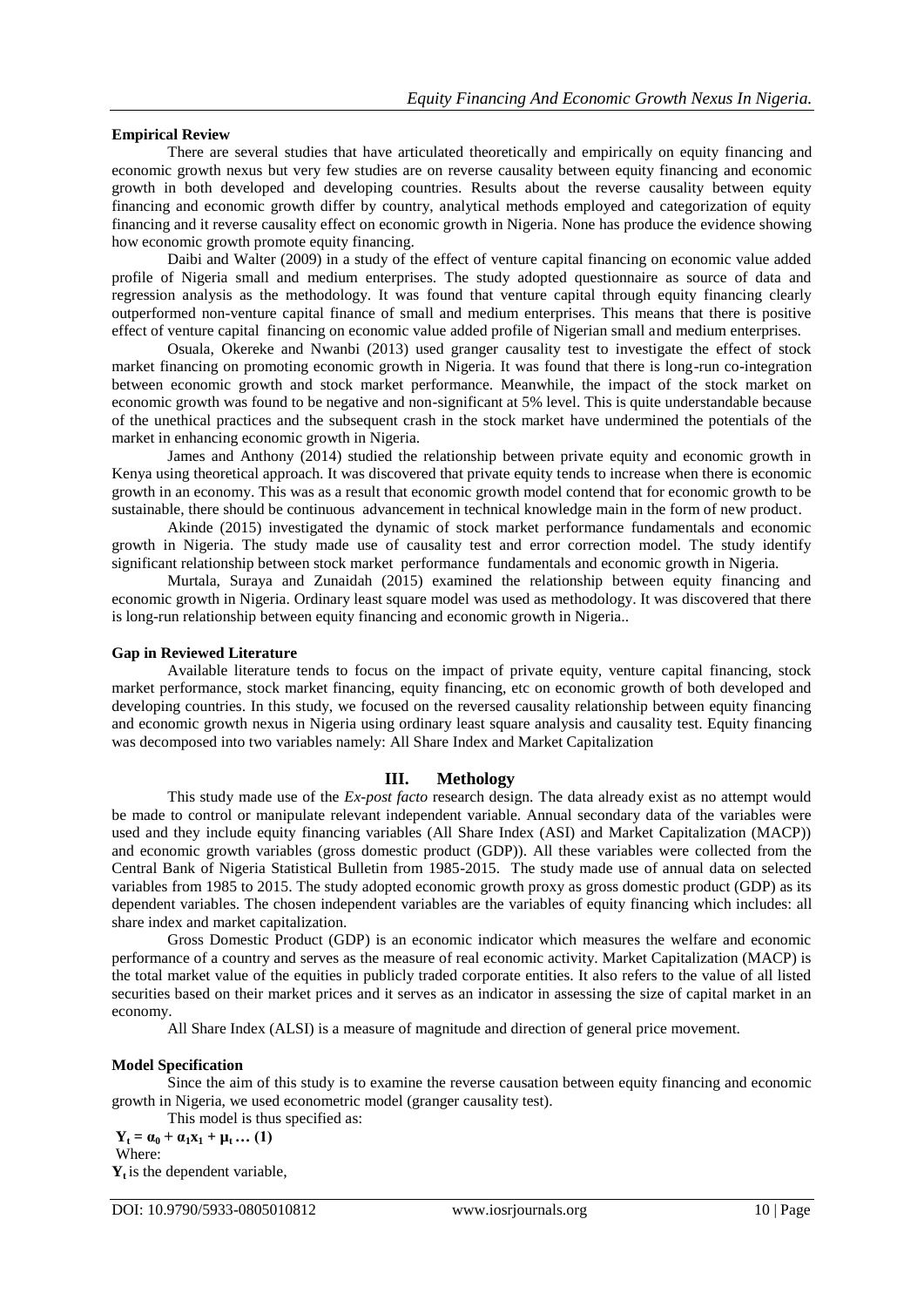$\alpha_0$  is the intercept term,

**α** is the regression coefficient,

**Xt** is a set of explanatory variables.

 $\mu$ <sup>t</sup> is the error term.

The above model is relevant in determining the reverse causality between equity financing and economic growth. We therefore re-specify the model above to capture the objective of our study.  $ASI = F(GDP) \dots 2$ 

 $MACP = F(GDP) ... 3$ 

Where: GDP= Gross Domestic Product, MACP= Market Capitalization and AlSI=All Share Index.

## **IV. Result And Discussion Of Findings**

**Granger Causality Results.**

The Granger causality test is a statistical hypothesis test for determining whether one time series is useful in forecasting another. In conducting an econometric study, the direction of causal relationship among variables is determined according to the information obtained from the theory. In this study, Granger Causality test was used in order to test the hypotheses regarding the presence and the direction of the causality between equity financing and economic growth. For the purpose of this, the direction of causality determines the direction of the relationship among variables.

> **Table 1:** Granger Causality Test Result on ASI = f(GDP) Pairwise Granger Causality Tests Sample: 1985 2015 Lags: 2 Null Hypothesis: Obs F-Statistic Prob. GDP does not Granger Cause ASI 29 0.75806 0.5040 ASI does not Granger Cause GDP 2.05681 0.2014

#### **Source:** E-View Econometrics 7.0

Considering the output of Granger Causality and using 2 degree of freedom and 29 observations, the Ftabulated value is 0.75806 and 2.05681 at 29 observations. It is observed from the pair-wise relationship between GDP and ASI that the T-statistics is 0.75806 and probability value of 0.5040 while the value for ASI and GDP is 2.05681 with p-value of 0.2014. The test is based on the objective one for testing the causality between economic growth and equity financing (ASI) in Nigeria. The result in table 1 above shows that there is no causality exists between GDP and ASI and from ASI and GDP. This implies that they are interdependently related. It also indicates that both variables do not granger cause each other in the present study. The finding did not support any of the study reviewed. Therefore, we are of the opinion that the use of All Share Index as variable of equity financing in this study had yield a different result.

> Pairwise Granger Causality Tests Sample: 1985 2015 Lags: 2 Null Hypothesis: Obs F-Statistic Prob. GDP does not Granger Cause MACP 29 12.6564 0.0001 MACP does not Granger Cause GDP 2.45372 0.1255

**Table 2:** Granger Causality Test Result on MACP = f(GDP)

**Source:** E-View Econometrics 7.0

Table 2 above reveals that causality flows from GDP to MACP only; thus suggesting that MCAP does not granger cause GDP. In summary, GDP predicts MCAP. This implies that economic growth has greater predictive power on equity financing than equity financing has on economic growth. This is observed as the fstatistic of GDP and MACP is 12.6564 with p-value of 0.0001 while the f-statistic of MACP is 2.45372 with pvalue of 0.1255 which is more that 0.05 level of significance. The result however did not agree with any of the study reviewed as they did not focus on the reverse causality between equity financing and economic growth. However, the finding support supply-leading theory.